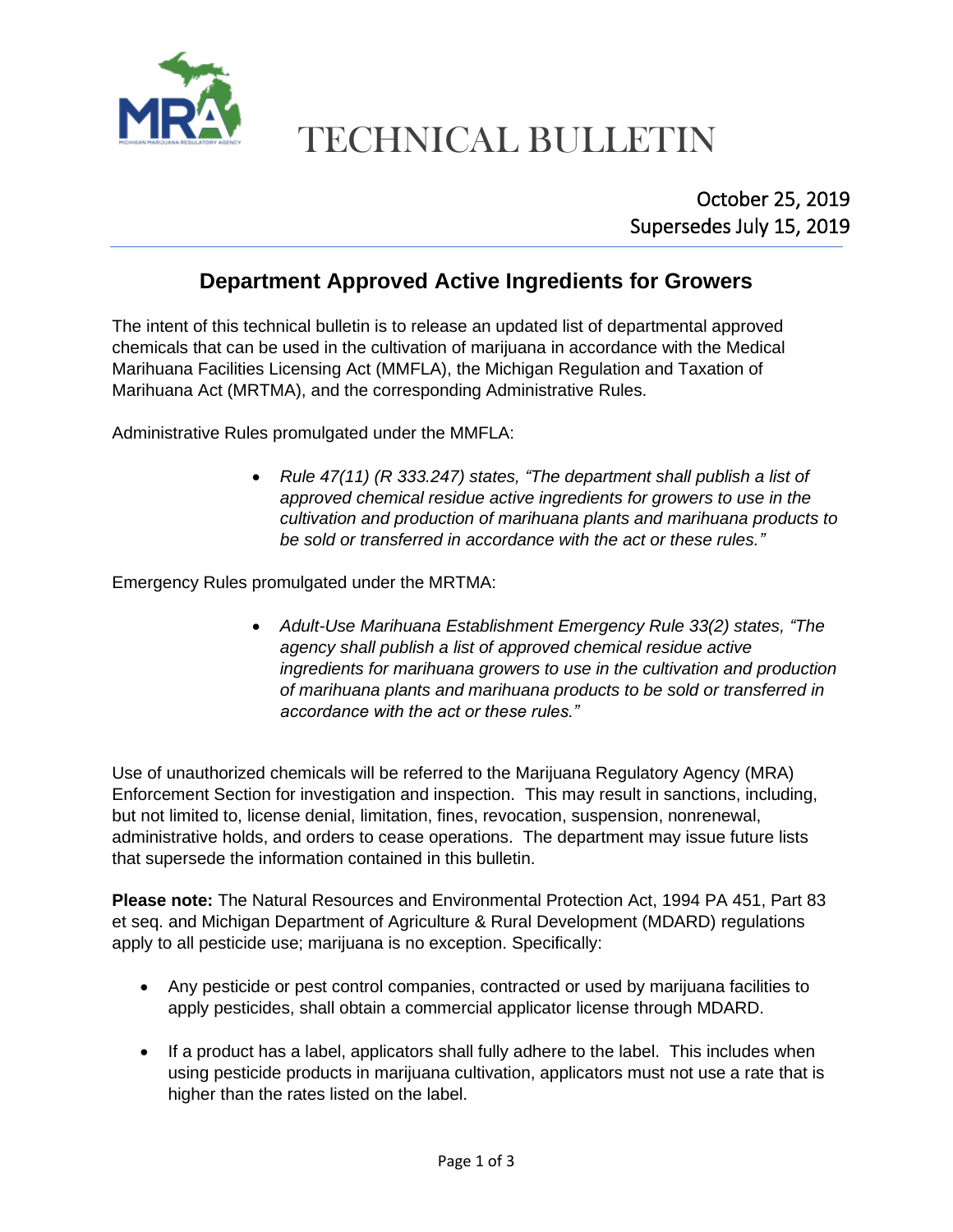

## TECHNICAL BULLETIN

### October 25, 2019 Supersedes July 15, 2019

For questions related to pesticide application and labeling, please contact MDARD at 517-284-5655.

The following approved chemical active ingredients are organized by the intended target:

#### **Insecticides and Miticides**

- 
- 
- 
- Azadirachtin fatty acids) • Bacillus subtilis GB03 • Isaria fumosorosea
- Bacillus thuringiensis
- Bacillus thuringiensis sub. kurstaki Neem oil
- Bacillus thuringiensis sub. israelensis Nerolidol
- 
- Beauveria bassiana strain ANT-03 Paraffinic oil (mineral oil)
- Beauveria bassiana strain GHA Piperonyl\_butoxide Purchine value in the value of the value of the value of the value of the value of the value of the value of the value of the value of the value of the value of the va
- Burkholderia spp. strain A396
- 
- 
- 
- 
- Chromobacterium sub strain PRAA4-1 cells Soybean oil
- Chromobacterium substsugae Chromobacterium substsugae Sulfur
- Cinnamon and cinnamon oil Sucrose octanoate
- 
- Farnesol Sulfur
- 
- 

#### **Fungicides and Antimicrobials**

- 
- Bacillus amyloliquefaciens strain D747 Mono and di-potassium salts of
- Beauveria bassiana phosphorous acid
- Beauveria bassiana strain ANT-03 Neem oil
- 
- 
- Cloves and clove oil
- 
- 
- 
- 
- 
- 
- 
- Ammonium salts Horticultural oils (petroleum oil)
- Ammonium nonanoate Insecticidal soaps (potassium salts of
	-
	-
	-
	-
	-
- Beauveria bassiana Paecilomyces fumosoroseus
	-
	-
	-
- Capric acid Potassium sorbate
	- Rosemary oil
- Capsaicin Sesame and sesame oil
- Capsicum oleoresin Sodium bicarbonate
	-
	-
	-
- Citric acid Sucrose octanoate esters
	-
- Garlic and garlic oil  **Thyme and thyme oil** Thyme and thyme oil
- Geraniol Nite pepper
- Ammonium salts **Ammonium salts** Hydrogen Peroxide
	-
	-
	-
- Bacillus pumilus strain GHA 180 Peppermint and peppermint oil
- Caprylic acid Peroxyacetic Acid
	-
- Copper hydroxide  **Potassium silicate** Potassium silicate
- Copper octanoate **Copper octanoate** Reynoutria sachalinensis extract
- Copper oxychloride Rosemary and rosemary oil
- Corn oil Corn oil Sodium bicarbonate
- Cottonseed oil  **Sodium Carbonate Peroxyhydrate** Sodium Carbonate Peroxyhydrate
- Eugenol Streptomyces lydicus wyec 108
- Fenhexamid Trichoderma saperellum strain ICC 012